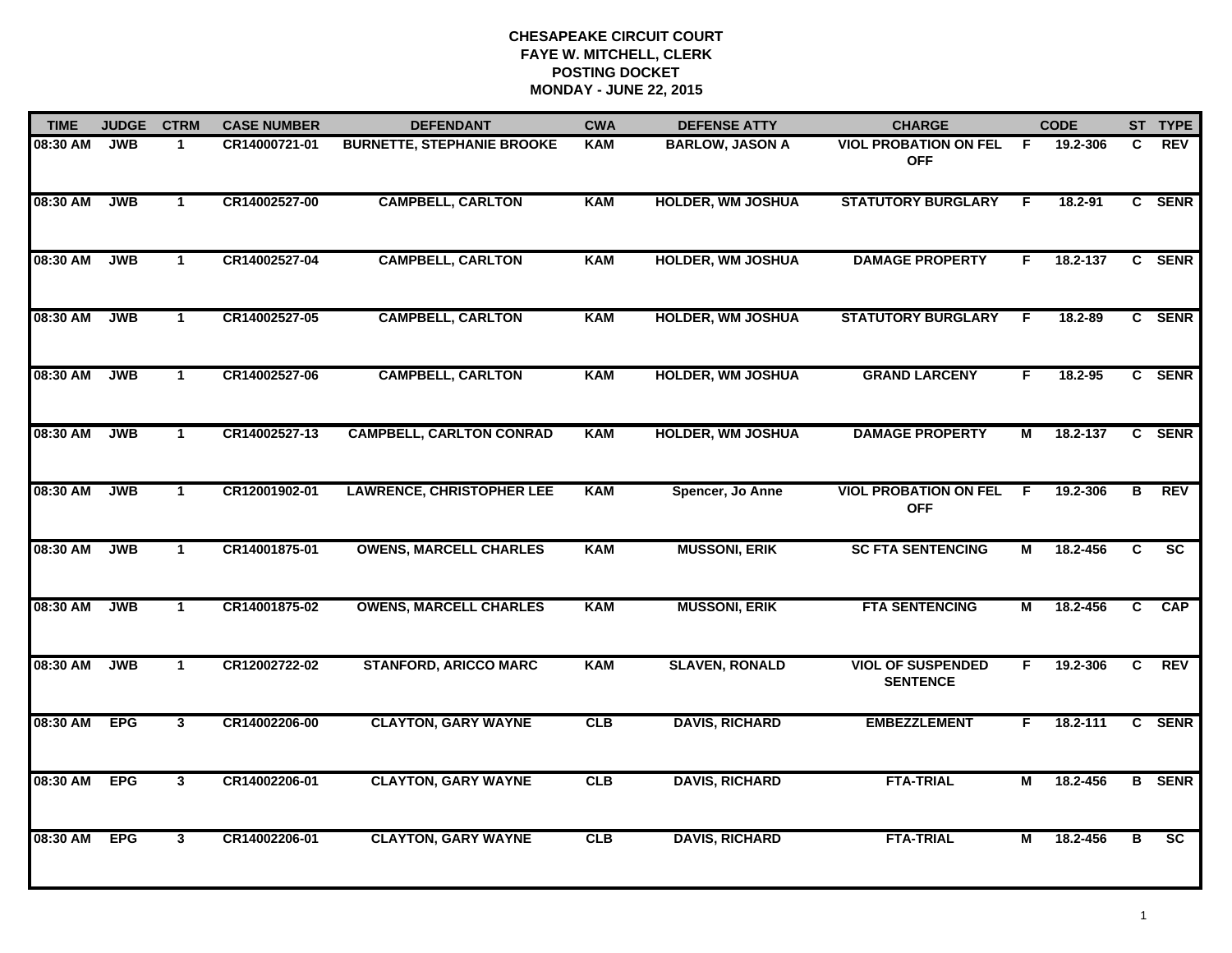| <b>TIME</b>  | <b>JUDGE</b> | <b>CTRM</b>    | <b>CASE NUMBER</b> | <b>DEFENDANT</b>                   | <b>CWA</b> | <b>DEFENSE ATTY</b>     | <b>CHARGE</b>                                 |                | <b>CODE</b> |    | ST TYPE       |
|--------------|--------------|----------------|--------------------|------------------------------------|------------|-------------------------|-----------------------------------------------|----------------|-------------|----|---------------|
| 08:30 AM EPG |              | 3              | CR14002344-00      | <b>COMPTON, STEVE R: JR</b>        | <b>AMF</b> | <b>MUSSONI, ERIK</b>    | STRANGLE:WOUND/INJURY F<br><b>RESULTS</b>     |                | 18.2-51.6   | B. | <b>SENR</b>   |
| 08:30 AM     | <b>EPG</b>   | $\mathbf{3}$   | CR14000031-01      | <b>CURLEY, SABRINA LYNN</b>        | <b>MSI</b> | Byrum, Robert G.        | <b>VIOL PROBATION ON FEL</b><br><b>OFF</b>    | -F             | 19.2-306    | C  | REV           |
| 08:30 AM     | <b>EPG</b>   | $\overline{3}$ | CR15000397-00      | <b>CURLEY, SABRINA LYNN</b>        | <b>CPO</b> | <b>Buyrn, William E</b> | <b>POSSESS COCAINE</b>                        | F              | 18.2-250    |    | C SENR        |
| 08:30 AM     | <b>EPG</b>   | 3              | CR13000487-02      | <b>KNOX, COURTNEY SHEA</b>         | <b>ABD</b> | <b>BUYRN, WILLIAM</b>   | <b>VIOL PROBATION ON FEL</b><br><b>OFF</b>    | -F             | 19.2-306    | C  | <b>REV</b>    |
| 08:30 AM     | <b>EPG</b>   | 3              | CR12002330-01      | <b>WILSON, HARRISON</b>            | <b>MLK</b> | <b>SLAVEN, RONALD</b>   | <b>VIOL PROBATION ON FEL</b><br><b>OFF</b>    | E              | 19.2-306    | C  | <b>REV</b>    |
| 08:30 AM     | <b>RDS</b>   | 6              | CR14002089-00      | <b>DOOLEY, CHRISTOPHER PATRICK</b> | <b>CLB</b> | Piersall, VON L.; III   | PETIT LARCENY 3RD+ OFF F                      |                | 18.2-96     |    | C SENR        |
| 08:30 AM     | <b>RDS</b>   | $\overline{6}$ | CR15000811-00      | <b>MOORE, TANICA DWANETTE</b>      | <b>CLB</b> | <b>BYRUM, ROBERT G</b>  | <b>VIOL PROBATION ON FEL</b><br><b>OFF</b>    | F.             | 19.2-306    | C  | <b>REV</b>    |
| 08:30 AM     | <b>RDS</b>   | 6              | CR15000894-00      | <b>PLUMMER, DERRICK BURNS</b>      | <b>ASA</b> | <b>ORTIZ, KATHLEEN</b>  | <b>POSSESS COCAINE</b>                        | F.             | 18.2-250    |    | <b>B</b> MENT |
| 08:30 AM     | <b>RDS</b>   | 6              | CR15000894-01      | <b>PLUMMER, DERRICK BURNS</b>      | <b>ASA</b> | <b>ORTIZ, KATHLEEN</b>  | <b>TRESPASS AFTER</b><br><b>FORBIDDEN</b>     | М              | 18.2-119    |    | <b>B</b> MENT |
| 08:30 AM     | <b>RDS</b>   | 6              | CR14000673-01      | <b>REYNOLDS, RONALD MARVIN; JR</b> | <b>CLB</b> | <b>DAVIS, RICHARD</b>   | <b>VIOL PROBATION ON FEL</b><br><b>OFF</b>    | -F             | 19.2-306    | C. | <b>REV</b>    |
| 08:30 AM     | <b>RDS</b>   | 6              | CR15000063-00      | <b>REYNOLDS, RONALD MARVIN; JR</b> | CLB        | <b>BARLOW, JASON</b>    | <b>GRAND LARCENY</b>                          | F.             | 18.2-95     |    | C SENR        |
| 08:30 AM     | <b>RDS</b>   | 6              | CR15000063-01      | <b>REYNOLDS, RONALD MARVIN; JR</b> | CLB        | <b>BARLOW, JASON</b>    | <b>FAIL TO APPEAR, MISD</b><br><b>OFFENSE</b> | $\overline{M}$ | 19.2-128    |    | C SENR        |
| 08:30 AM     | <b>RDS</b>   | 6              | CR01001634-00      | <b>SKINNER, JEFFREY TOMARES</b>    | <b>MLK</b> | <b>HEATHER B. CROOK</b> | <b>ROBBERY</b>                                | F.             | 18.2-58     |    | C MOPT        |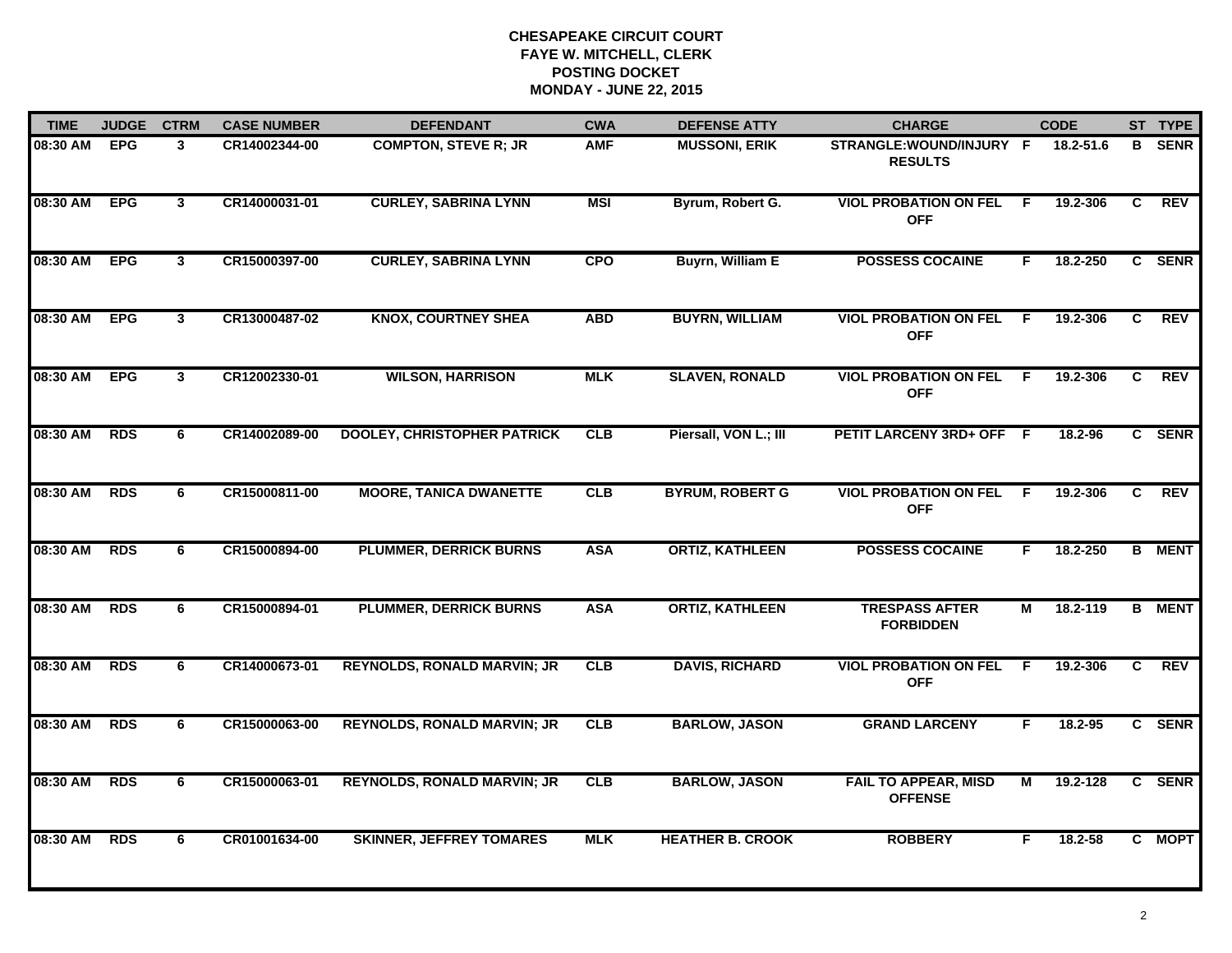| <b>TIME</b>   | <b>JUDGE</b> | <b>CTRM</b>     | <b>CASE NUMBER</b> | <b>DEFENDANT</b>                               | <b>CWA</b> | <b>DEFENSE ATTY</b>          | <b>CHARGE</b>                                       | <b>CODE</b> |                |    | ST TYPE       |
|---------------|--------------|-----------------|--------------------|------------------------------------------------|------------|------------------------------|-----------------------------------------------------|-------------|----------------|----|---------------|
| 08:30 AM      | <b>RDS</b>   | 6               | CR01001636-00      | <b>SKINNER, JEFFREY TOMARES</b>                | <b>MLK</b> | <b>PEATHER B. CROOK</b>      | <b>USE FIREARM</b>                                  | F.          | 18.2-53.1      |    | C MOPT        |
| 08:30 AM      | <b>RDS</b>   | 6               | CR01A01634-01      | <b>SKINNER, JEFFREY TOMARES</b>                | <b>CLB</b> | <b>KURT GILCHRIST</b>        | <b>VIOLATION SUSPENDED</b><br><b>SENTENCE</b>       | E           | 19.2-306       | C  | <b>MOPT</b>   |
| 08:30 AM      | <b>RDS</b>   | 6               | CR12001354-01      | <b>WILLIAMS, JAI DEROSS</b>                    | <b>PLC</b> | Jankell, Peter J.            | <b>VIOL PROBATION OF MISD</b><br><b>OFF</b>         | M           | 19.2-306       |    | C MOPT        |
| 09:30 AM MATA |              | 5               | CR15001069-00      | <b>FIALLOS, JENNIFER</b>                       |            |                              | <b>CONTEMPT - FTA WITNESS M</b>                     |             | 18.2-456       |    | <b>WSC</b>    |
| 09:30 AM MATA |              | 5               | CR10001797-02      | <b>HERRING, ROBERT MICHAEL</b>                 | <b>PLC</b> | <b>BARLOW, JASON A</b>       | <b>VIOL PROBATION ON FEL</b><br><b>OFF</b>          | F.          | 19.2-306       | C  | <b>AC</b>     |
| 09:30 AM MATA |              | 5               | CR15001121-00      | <b>HOLLOWAY, BERNICE</b>                       |            |                              | <b>CONTEMPT - FTA WITNESS M</b>                     |             | 18.2-456       |    | SC            |
| 09:30 AM MATA |              | $5\overline{ }$ | CR15000370-00      | <b>SALYER, THOMAS JASPER</b>                   |            |                              | <b>VIOL PROBATION ON FEL</b><br><b>OFF</b>          | F.          | 19.2-306       | C  | <b>ADAT</b>   |
| 09:30 AM MATA |              | $5^{\circ}$     | CR15000889-00      | <b>SHELTON, CHRISTOPHER</b><br><b>NICHOLAS</b> |            |                              | <b>PWID MARIJUANA</b>                               |             | $F$ 18.2-248.1 |    | C ADAT        |
| 09:30 AM MATA |              | 5               | CR15000889-01      | <b>SHELTON, CHRISTOPHER</b><br><b>NICHOLAS</b> | <b>CPO</b> |                              | <b>PWID MARIJUANA &gt;5 LBS-</b><br><b>CONSPIRE</b> | - F         | 18.2-248.1     |    | C ADAT        |
| 10:00 AM      | <b>JWB</b>   | $\mathbf{1}$    | CR15001079-00      | <b>BASNIGHT, CLAY COLLIER</b>                  | <b>SNS</b> | <b>PASS, STEPHANIE</b>       | <b>MALICIOUS WOUNDING</b>                           | F.          | $18.2 - 51$    |    | <b>B</b> PLEA |
| 10:00 AM      | <b>JWB</b>   | $\mathbf{1}$    | CR15000010-00      | <b>KIES, CRYSTAL</b>                           | <b>SNS</b> | <b>RENNINGER, NICHOLAS D</b> | STRANGLE:WOUND/INJURY F<br><b>RESULTS</b>           |             | 18.2-51.6      |    | <b>B</b> TRYL |
| 10:00 AM      | <b>JWB</b>   | $\mathbf{1}$    | CR15000010-01      | <b>KIES, CRYSTAL</b>                           | <b>SNS</b> | <b>RENNINGER, NICHOLAS D</b> | <b>ASSAULT &amp; BATTERY-FAM M</b><br><b>MEMBER</b> |             | 18.2-57.2      |    | <b>B</b> TRYL |
| 10:00 AM      | <b>JWB</b>   | $\mathbf{1}$    | CR14002525-00      | <b>LIVERMON, JUAN LAFAYETTE</b>                | <b>KAM</b> | <b>JONES, M COLSTON</b>      | <b>POSS FIREARM BY CONV</b><br><b>FELON</b>         |             | F 18.2-308.2   | C. | <b>SUP</b>    |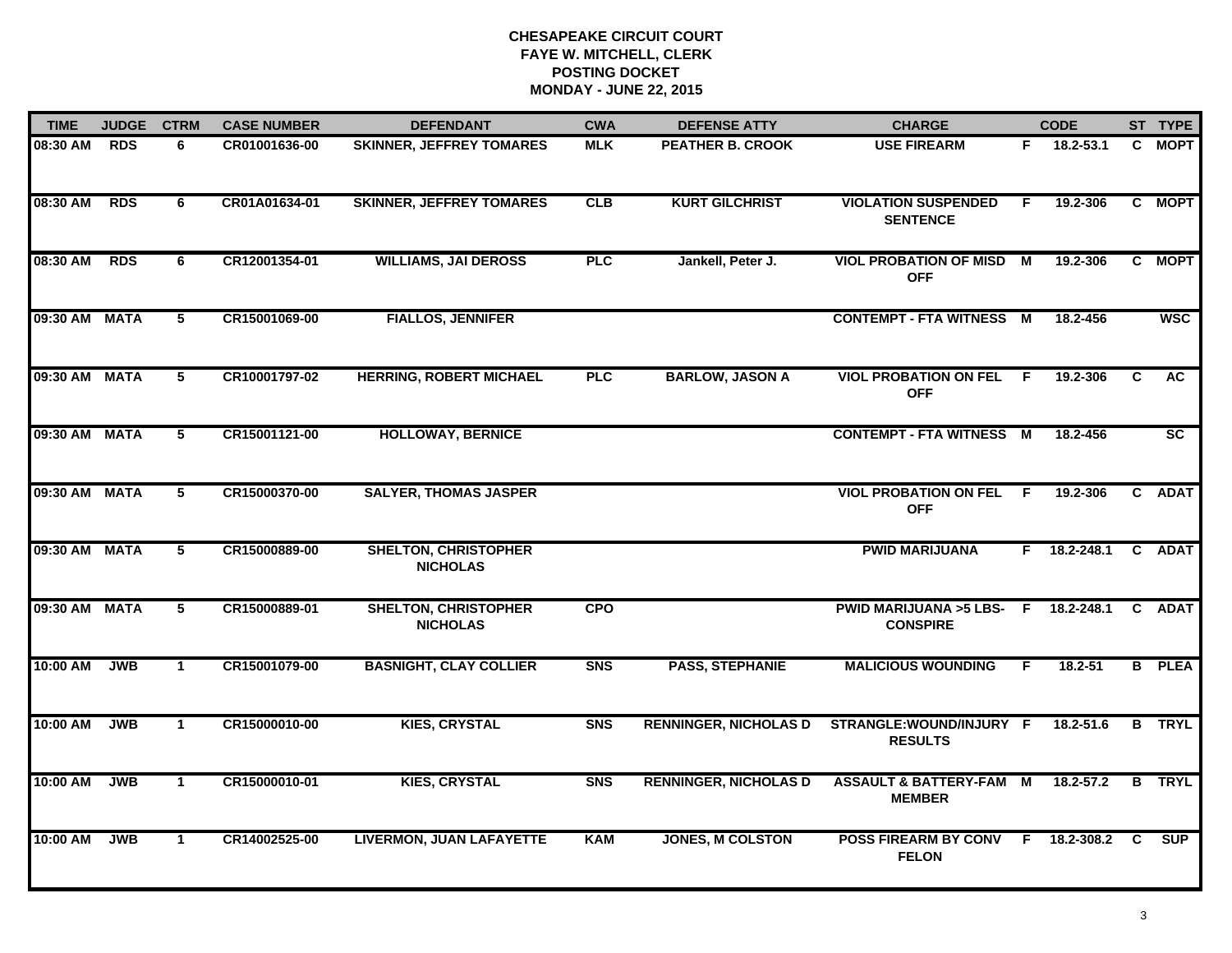| <b>TIME</b> | <b>JUDGE</b><br><b>CTRM</b> |                         | <b>CASE NUMBER</b> | <b>DEFENDANT</b>                | <b>CWA</b> | <b>DEFENSE ATTY</b>        | <b>CHARGE</b>                                     | <b>CODE</b> |                         |    | ST TYPE         |
|-------------|-----------------------------|-------------------------|--------------------|---------------------------------|------------|----------------------------|---------------------------------------------------|-------------|-------------------------|----|-----------------|
| 10:00 AM    | <b>JWB</b>                  | $\mathbf{1}$            | CR15001096-00      | PERRIN, JANELL L                | <b>DAW</b> | Jones, David L             | <b>FORGE CHECK</b>                                | F.          | $\overline{18.2 - 172}$ | B. | <b>PLEA</b>     |
| 10:00 AM    | <b>JWB</b>                  | $\mathbf{1}$            | CR15001096-01      | PERRIN, JANELL L                | <b>DAW</b> | Jones, David L             | <b>UTTER FORGED CHECK</b>                         | F           | 18.2-172                |    | <b>B</b> PLEA   |
| 10:00 AM    | <b>JWB</b>                  | $\mathbf{1}$            | CR15001096-02      | PERRIN, JANELL L                | <b>DAW</b> | Jones, David L             | <b>OBTAIN MONEY BY FALSE F</b><br><b>PRETENSE</b> |             | 18.2-178                |    | <b>B</b> PLEA   |
| 10:00 AM    | <b>JWB</b>                  | $\mathbf{1}$            | CR15001096-03      | <b>PERRIN, JANELL L</b>         | <b>DAW</b> | Jones, David L             | <b>FORGE CHECK</b>                                | F.          | 18.2-172                |    | <b>B</b> PLEA   |
| 10:00 AM    | <b>JWB</b>                  | $\mathbf 1$             | CR15001096-04      | <b>PERRIN, JANELL L</b>         | <b>DAW</b> | Jones, David L             | <b>UTTER FORGED CHECK</b>                         | F.          | 18.2-172                |    | <b>B</b> PLEA   |
| 10:00 AM    | <b>JWB</b>                  | $\mathbf{1}$            | CR15001096-05      | PERRIN, JANELL L                | <b>DAW</b> | Jones, David L             | <b>OBTAIN MONEY BY FALSE F</b><br><b>PRETENSE</b> |             | 18.2-178                |    | <b>B</b> PLEA   |
| 10:00 AM    | <b>JWB</b>                  | $\mathbf{1}$            | CR15000028-00      | <b>REYNOLDS, BOBBY</b>          | <b>KAM</b> | Jones, David L             | <b>GRAND LARCENY</b>                              | F.          | 18.2-95                 |    | <b>B</b> TRYL   |
| 10:00 AM    | <b>JWB</b>                  | $\mathbf{1}$            | CR15000028-01      | <b>REYNOLDS, BOBBY</b>          | <b>KAM</b> | Jones, David L             | <b>CONSPIRE TO COMMIT</b><br><b>LARCENY</b>       | F           | $18.2 - 23$             |    | <b>B</b> TRYL   |
| 10:00 AM    | <b>JWB</b>                  | $\mathbf{1}$            | CR15000028-02      | <b>REYNOLDS, BOBBY</b>          | <b>KAM</b> |                            | POSSESSION OF BURGLARY F<br><b>TOOLS</b>          |             | 18.2-94                 |    | <b>B</b> TRYL   |
| 10:00 AM    | <b>JWB</b>                  | $\mathbf{1}$            | CR15001086-00      | <b>UMSTEAD, CLIFFE A</b>        | <b>CPO</b> | <b>GLASS, DALTON</b>       | <b>POSSESS HEROIN</b>                             | F.          | 18.2-250                |    | C PLEA          |
| 10:00 AM    | <b>JWB</b>                  | $\mathbf{1}$            | CR15001082-00      | <b>WHITFIELD, RONDALYN K</b>    | <b>CPO</b> | GLASS, D                   | <b>POSSESS COCAINE</b>                            | F.          | 18.2-250                |    | <b>B</b> PLEA   |
| 10:00 AM    | <b>BHK</b>                  | $\overline{\mathbf{4}}$ | CR15000982-00      | <b>BALDWIN, TAYLOR</b>          | <b>ASA</b> |                            | <b>FTA: WITNESS</b>                               | М           | 18.2-456                |    | $\overline{sc}$ |
| 10:00 AM    | <b>BHK</b>                  | 4                       | CR15000259-00      | <b>CALLOWAY, JESSICA SIMONE</b> | <b>ASA</b> | <b>TAYLOR, MATTHEW; SR</b> | <b>PWID MARIJUANA</b>                             |             | $F$ 18.2-248.1          |    | <b>B</b> TRYL   |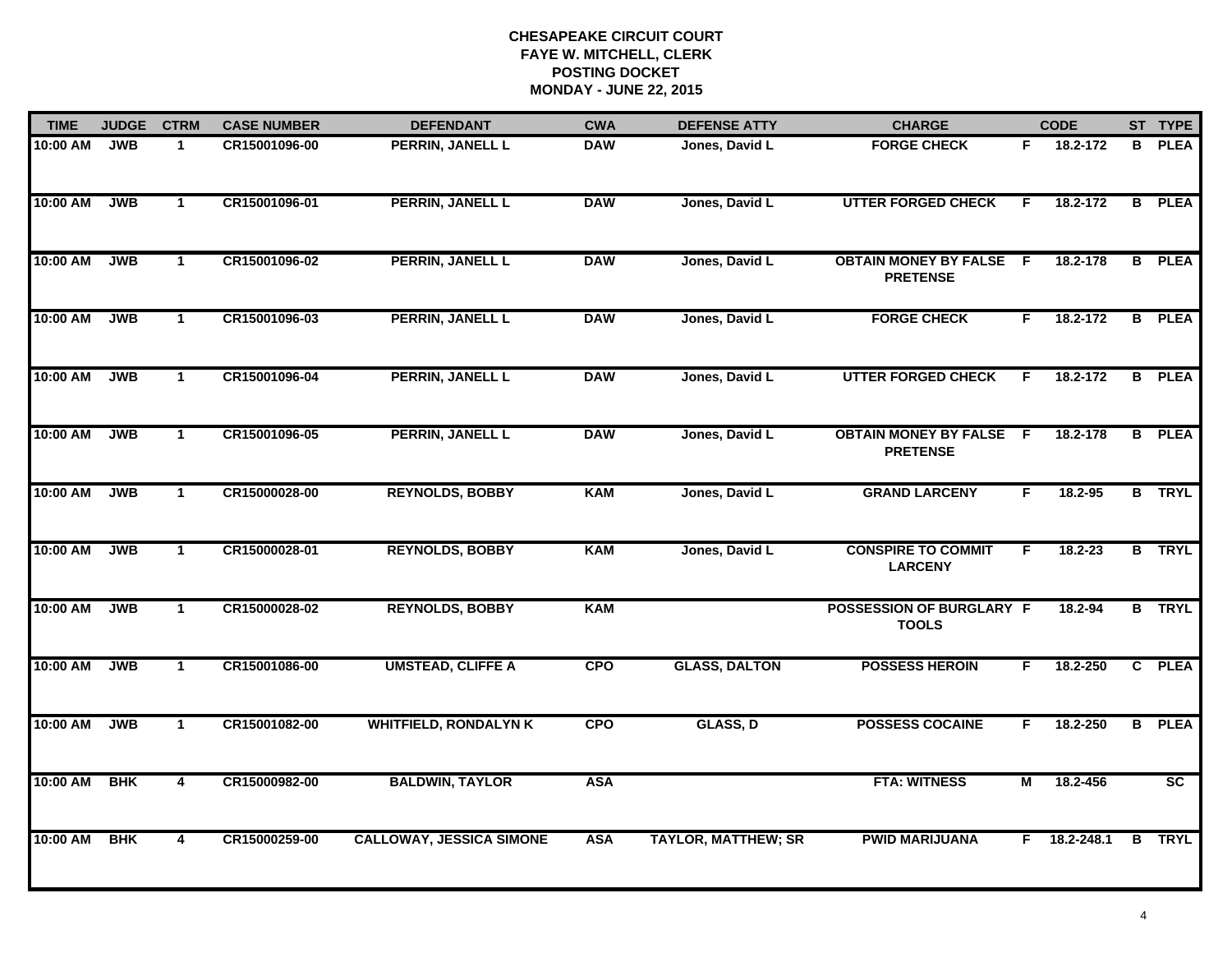| <b>TIME</b>   | <b>JUDGE</b> | <b>CTRM</b>             | <b>CASE NUMBER</b> | <b>DEFENDANT</b>                   | <b>CWA</b> | <b>DEFENSE ATTY</b>       | <b>CHARGE</b>                                 | <b>CODE</b> |               |          | ST TYPE       |
|---------------|--------------|-------------------------|--------------------|------------------------------------|------------|---------------------------|-----------------------------------------------|-------------|---------------|----------|---------------|
| 10:00 AM      | <b>BHK</b>   | 4                       | CR15000850-00      | <b>MCHALE, STEPHANIE DENISE</b>    | <b>CLB</b> | <b>BYNUM, KENDALL</b>     | UTTER FORGED PUBLIC<br><b>RECORD</b>          | F.          | 18.2-168      |          | <b>B</b> PLEA |
| 10:00 AM      | <b>BHK</b>   | 4                       | CR15000850-01      | <b>MCHALE, STEPHANIE DENISE</b>    | CLB        | <b>BYNUM, KENDALL</b>     | <b>FORGE A PUBLIC RECORD F</b>                |             | 18.2-168      |          | <b>B</b> PLEA |
| 10:00 AM      | <b>BHK</b>   | 4                       | CR15000341-00      | <b>SPIERS, ATREL JALEN</b>         | CLB        | <b>GLASS, DALTON</b>      | <b>GRAND LARCENY</b>                          | F           | 18.2-95       |          | C TRYL        |
| 10:00 AM      | <b>BHK</b>   | 4                       | CR15000341-01      | <b>SPIERS, ATREL JALEN</b>         |            | <b>GLASS, DALTON</b>      | <b>FAIL TO APPEAR-</b><br><b>SENTENCING</b>   | М           | 18.2-456      | C.       | <b>CAP</b>    |
| 10:00 AM      | <b>BHK</b>   | 4                       | CR15000536-00      | <b>TRAVIS, CHRISTOPHER MICHAEL</b> | <b>ASA</b> | <b>HOLDER, WM JOSHUA</b>  | FIREARM: POSS BY NON-VIO F<br><b>FELON</b>    |             | 18.2-308.2    | B        | <b>TRYL</b>   |
| 10:00 AM      | <b>BHK</b>   | 4                       | CR15000979-00      | <b>WHITE, ASHLEY MICHELLE</b>      | <b>ASA</b> | <b>PASS, STEPHANIE</b>    | <b>POSSESS VYVANSE</b>                        | F.          | 18.2-250      |          | <b>B</b> PLEA |
| 10:00 AM      | <b>MATA</b>  | $\overline{5}$          | CR14001646-00      | <b>BOYD, TALVETA RENEE</b>         | <b>MSI</b> | <b>HARRIS, ERIC</b>       | <b>ACCESSORY AFTER FACT M</b>                 |             | $18.2 - 19$   |          | <b>B</b> TRYL |
| 10:00 AM MATA |              | 5                       | CR14000216-00      | <b>CAROLINO, PATRICK AUSTIN</b>    | <b>ASA</b> | <b>MORECOCK, ROBERT G</b> | <b>ASSAULT &amp; BATTERY</b>                  | М           | 18.2-57       |          | <b>B</b> SENR |
| 10:00 AM      | <b>MATA</b>  | 5                       | CR14000361-00      | <b>GIBSON, PHILLIP ARBRY; III</b>  | <b>ABD</b> | <b>MARTIN, TERENCE</b>    | <b>OBTAIN MONEY/PROPRTY</b><br><b>FALSELY</b> | -F          | 18.2-178      | B        | <b>TRYL</b>   |
| 10:00 AM MATA |              | $5^{\circ}$             | CR14001840-00      | <b>JOYNER, DEBORAH</b>             | <b>ABD</b> | <b>SHORT, JAMES</b>       | <b>FTA - WITNESS</b>                          | М           | 18.2-456      | B        | <b>WSC</b>    |
| 10:00 AM      | <b>MATA</b>  | 5                       | CR15001000-00      | <b>LANGLEY, BARRY EARL</b>         | <b>MLK</b> | <b>SHORT, JAMES</b>       | <b>HABITUAL OFFENDER-</b><br><b>PRIOR OFF</b> | F.          | B.46.2-357    | <b>C</b> | <b>TRYL</b>   |
| 10:00 AM      | <b>MATA</b>  | $\overline{\mathbf{5}}$ | CR14001412-00      | <b>NEGRETE, JESSE GARZA</b>        | <b>AMF</b> | <b>BLACK, HUGH E; III</b> | <b>MALICIOUS WOUNDING</b>                     | F.          | $18.2 - 51$   |          | <b>B</b> TRYL |
| 10:00 AM MATA |              | 5                       | CR14001412-01      | <b>NEGRETE, JESSE GARZA</b>        | <b>AMF</b> | <b>BLACK, HUGH E; III</b> | <b>USE FIREARM IN COMM</b><br><b>FELONY</b>   | F.          | $18.2 - 53.1$ |          | <b>B</b> TRYL |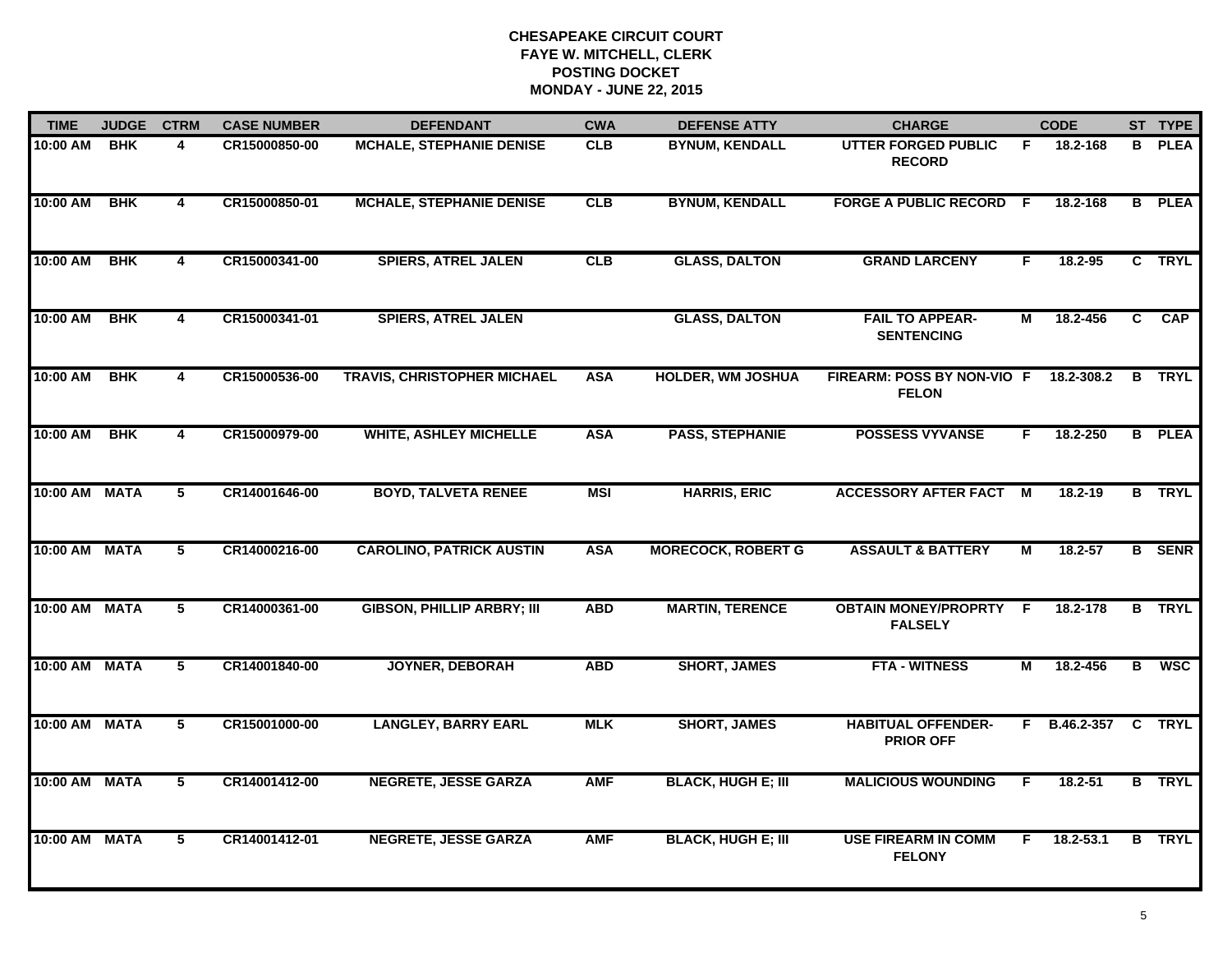| <b>TIME</b> | <b>JUDGE</b> | <b>CTRM</b> | <b>CASE NUMBER</b> | <b>DEFENDANT</b>               | <b>CWA</b> | <b>DEFENSE ATTY</b>     | <b>CHARGE</b>                                   | <b>CODE</b> |            | <b>ST</b> | <b>TYPE</b> |
|-------------|--------------|-------------|--------------------|--------------------------------|------------|-------------------------|-------------------------------------------------|-------------|------------|-----------|-------------|
| 10:00 AM    | <b>MATA</b>  | 5.          | CR15001030-00      | <b>WILLIS, CHRISTINE CAROL</b> | <b>MLK</b> | <b>SPENCER. JO ANNE</b> | <b>CONCEALMENT 3RD+</b><br><b>OFFENSE</b>       | ь.          | 18.2-103   | B         | <b>PLEA</b> |
| 10:00 AM    | <b>MATA</b>  | 5           | CR15000974-00      | <b>WOOD, JUSTIN KOYA</b>       | <b>AEP</b> | Jones, David L          | <b>IDENTITY THEFT TO AVOID</b><br><b>ARREST</b> | -F          | 18.2-186.3 | C.        | <b>PLEA</b> |
| 10:00 AM    | <b>MATA</b>  | 5.          | CR15000974-01      | <b>WOOD, JUSTIN KOYA</b>       | <b>AEP</b> | Jones, David L          | <b>GRAND LARCENY</b>                            | F           | 18.2-95    | C.        | <b>PLEA</b> |
| 10:00 AM    | <b>MATA</b>  | 5.          | CR15000974-02      | <b>WOOD, JUSTIN KOYA</b>       | <b>AEP</b> | <b>JONES, DAVID L</b>   | <b>FALSE IDENTIFY SELF TO</b><br><b>LAW ENF</b> | м           | 19.2-82.1  | C.        | <b>PLEA</b> |